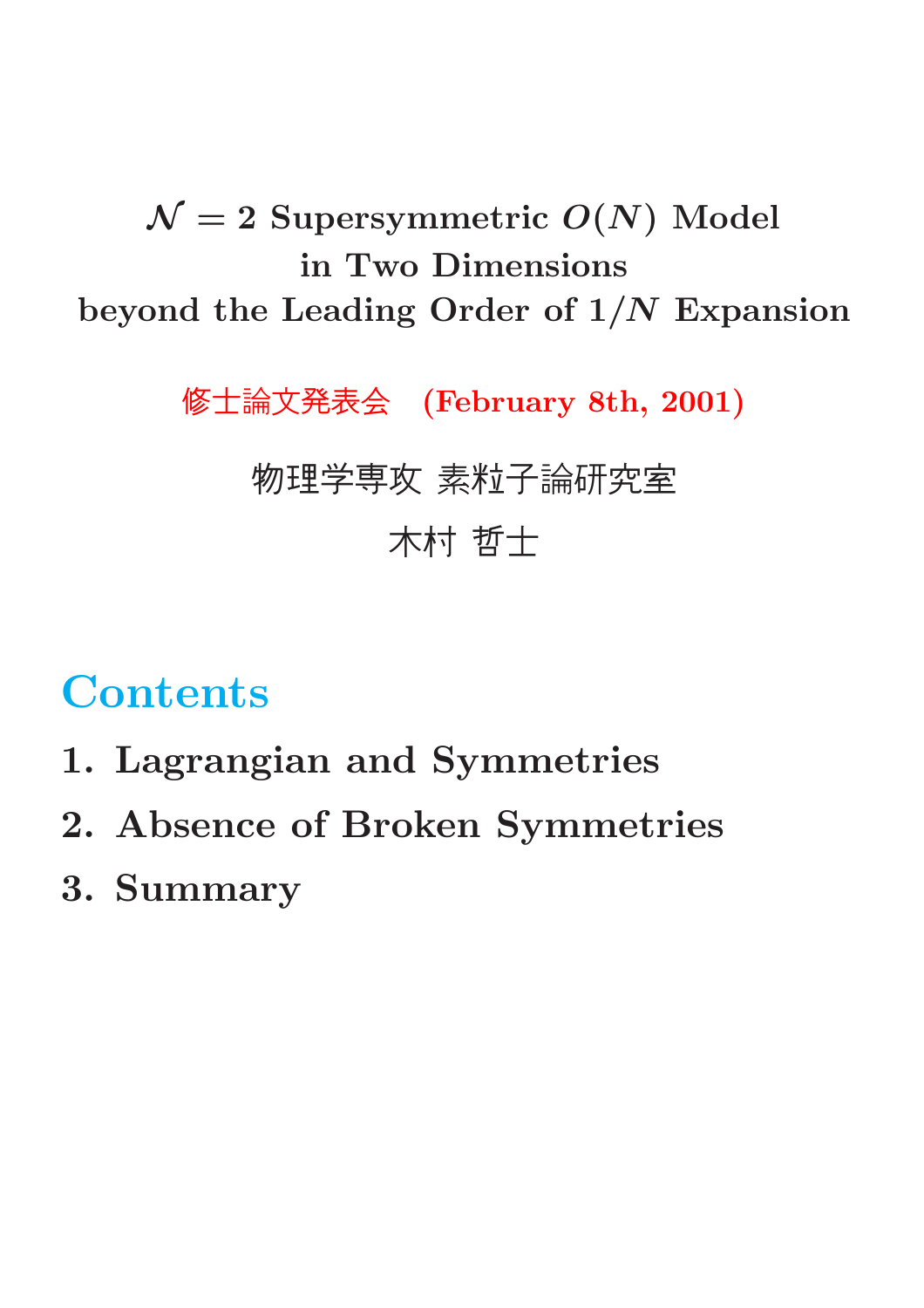#### New Point!

target 空間が非コンパクトな Kähler 多様体 拘束条件(結合定数)が F-term にのみ入る 波動関数部分にしか発散がない (非繰り込み定理) 対称性の回復の仕方が, Bosonic  $O(N)$  model, SUSY ( $\mathcal{N}=1$ )  $O(N)$  model  $(k$ 結合定数が発散, ポテンシャルの最低点が $\phi_k = 0$ )

 $\mathbf{C}P^{N}\bmod$ el,  $Q^{N}\bmod$ el (NG boson がゲージ場に吸収)

とは異なる!



$$
V_{\text{eff}} = \frac{m^2}{4\pi} \exp(4\pi \phi_k^2) \; .
$$

漸近自由ではない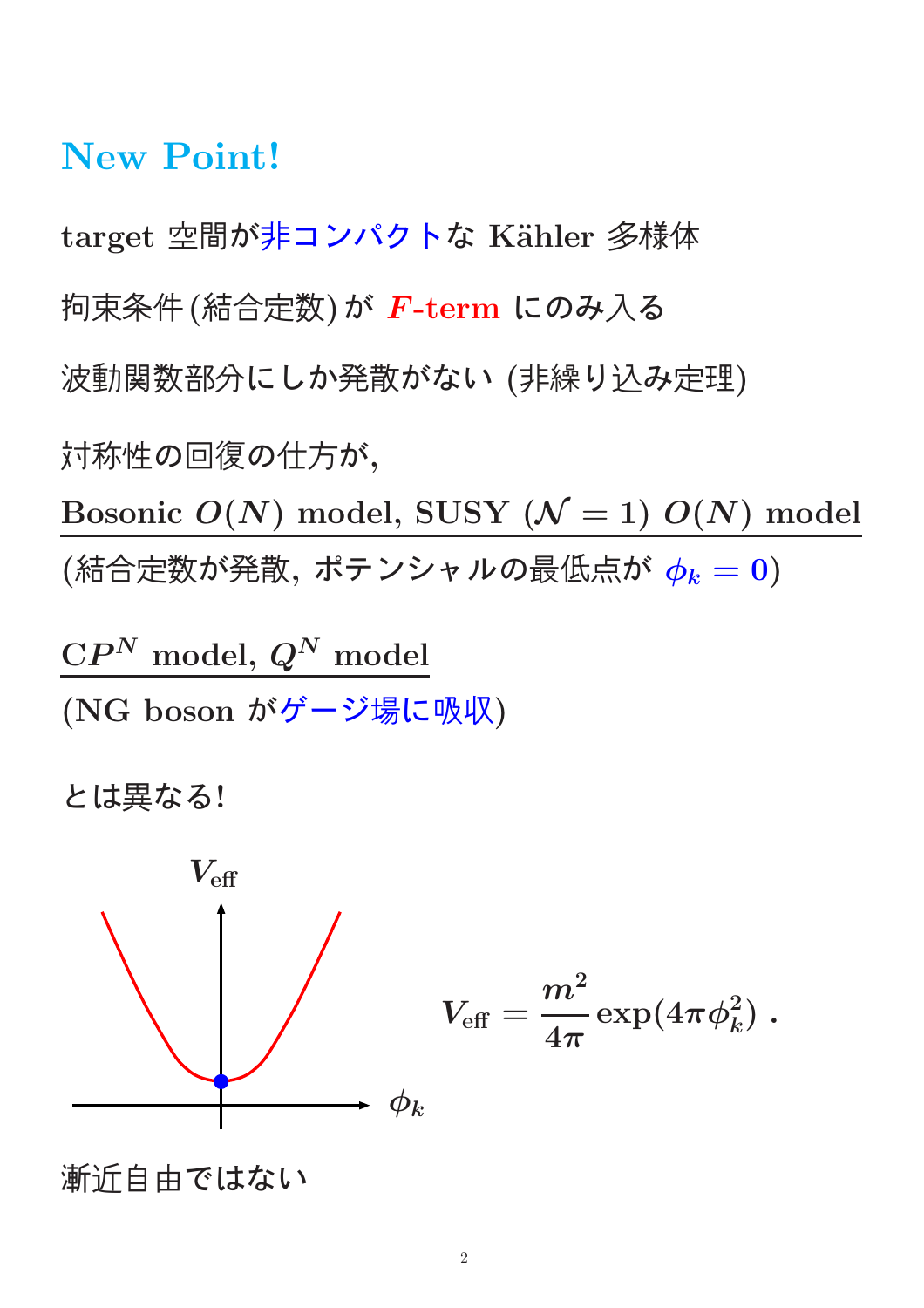### 1. Lagrangian and Symmetries

$$
\mathcal{L} = \int \! d^4 \theta \Phi_k^* \Phi_k + \frac{1}{2} \Big\{ \int \! d^2 \theta \Phi_0 \big( \Phi_k^2 - a^2 \big) + \big( \text{c.c.} \big) \Big\} \; .
$$

 $\Phi_k$ : Dynamical Chiral Superfield,  $O(N, C)$  ベクトル表現.  $\Phi_0$ : Auxiliary Chiral Superfield,  $O(N, C)$  一重項.  $a^2: = N/g^2,$  実定数,  $\boldsymbol{F}\text{-}\mathbf{term}$  拘束を与える.

$$
F\text{-term } \ln \frac{2k}{k} = a^2 , \quad \Phi_k^{*2} = a^2 ,
$$
\n
$$
\downarrow
$$
\n
$$
(\text{Re}A_k)^2 - (\text{Im}A_\ell)^2 = a^2 , \quad (\text{Re}A_k)(\text{Im}A_k) = 0 ,
$$
\n
$$
\downarrow
$$
\n
$$
\pm \text{Im}A_k \quad \text{Im}A_k = 0 ,
$$
\n
$$
\pm \text{Im}A_k = 0 ,
$$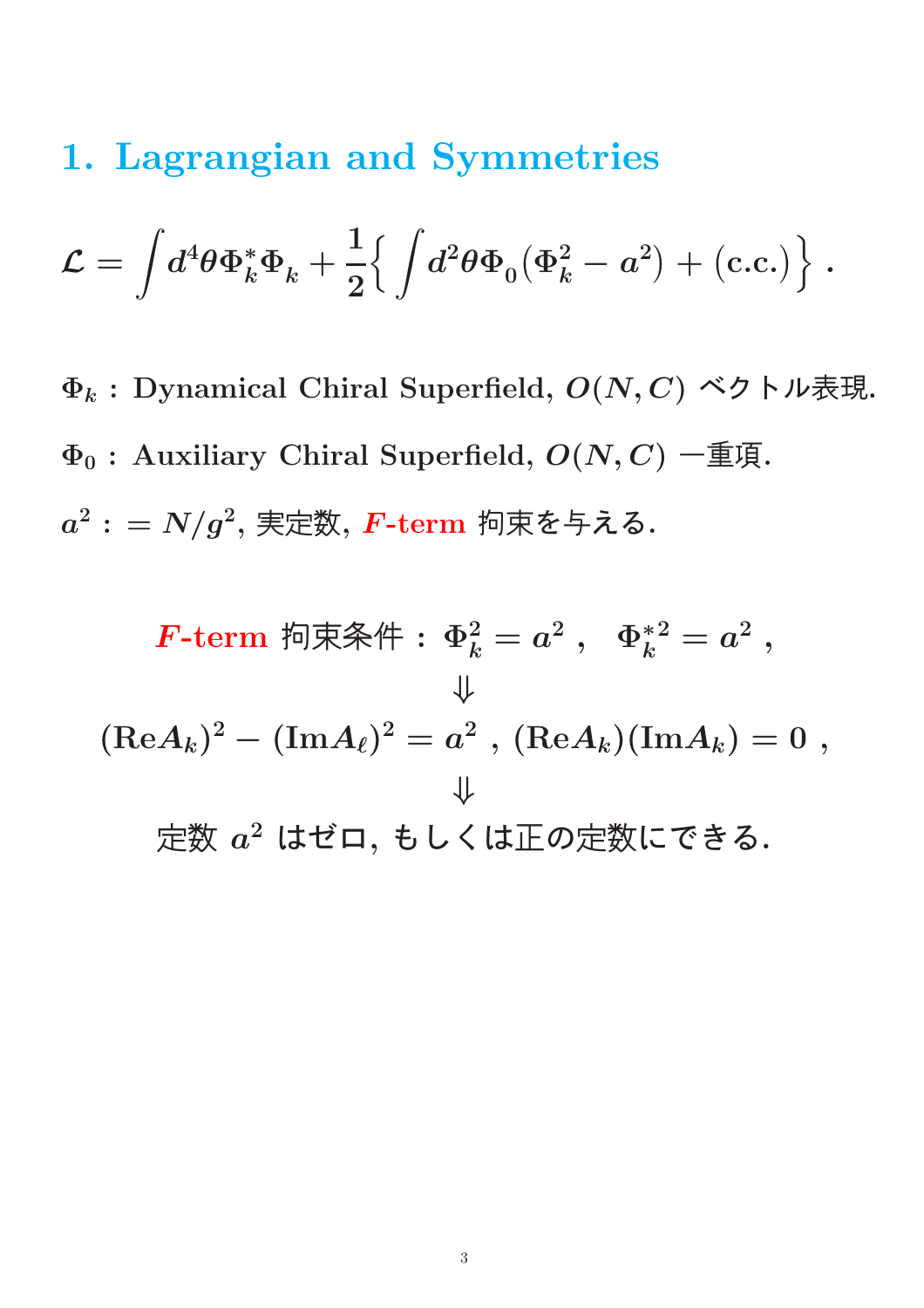R-Symmetry

$$
\theta \;\Rightarrow\; e^{i\alpha}\theta\;.
$$

Chiral  $U(1)$  Symmetry

$$
\theta \;\Rightarrow\; e^{i\alpha\gamma_3}\theta\;.
$$

Global  $U(1)$  Symmetry  $(a^2 = 0 \text{ only})$ 

 $\Phi_k\;\Rightarrow\;e^{i\alpha}\Phi_k\;,\;\;\Phi_0\;\Rightarrow\;e^{-2i\alpha}\Phi_0\;.$ 

Dilatation Symmetry

$$
x \;\Rightarrow\; e^{-\alpha} x \;,\;\; \theta \;\Rightarrow\; e^{\frac{1}{2}\alpha} \theta \;.
$$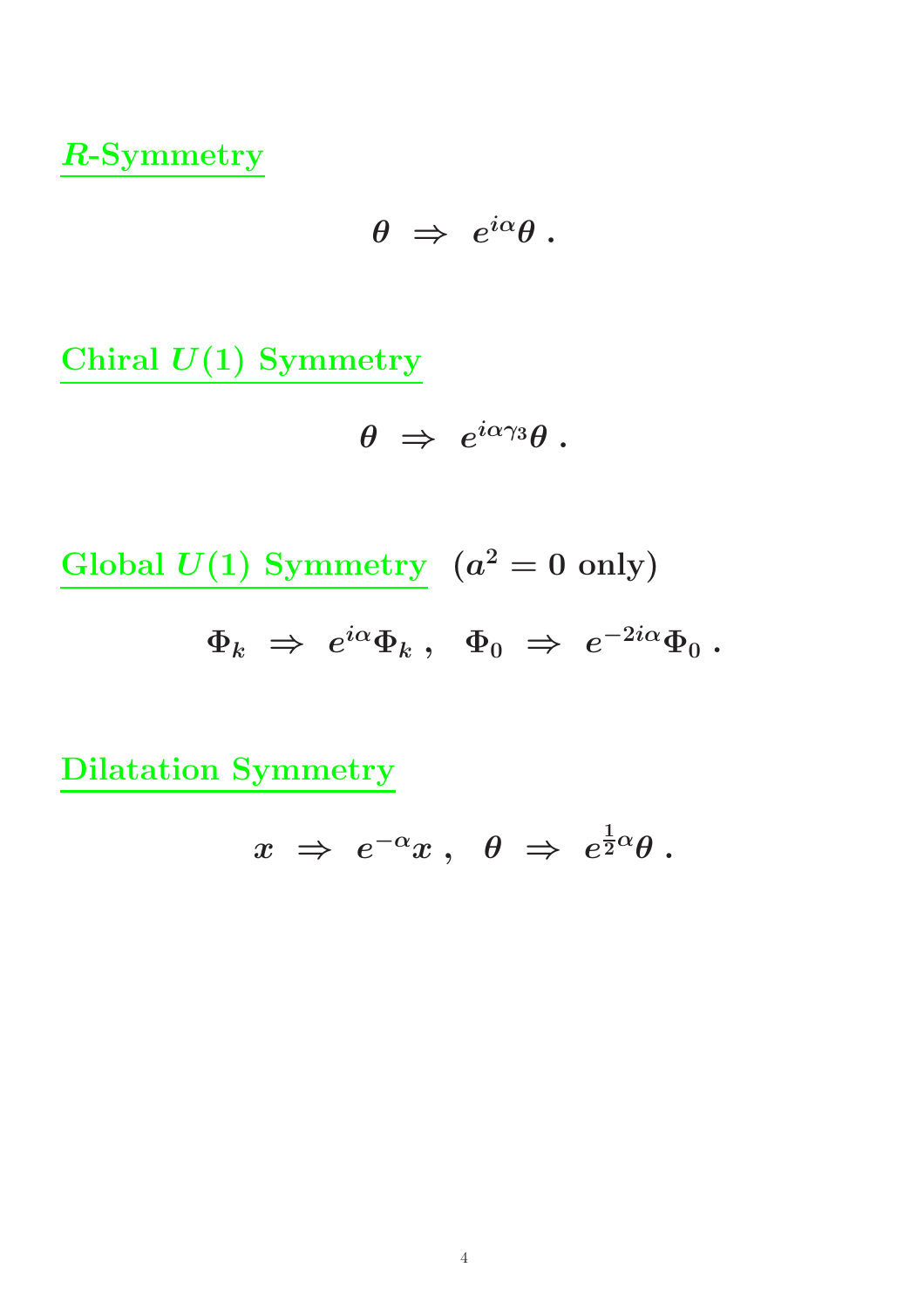Lagrangian – component fields –

$$
\begin{aligned} \mathcal{L} &= \partial_m A_k^* \partial^m A_k + i \overline{\psi}_k \gamma^m \partial_m \psi_k \\ &+ \frac{1}{2} F_0 (A_k^2 - a^2) + \frac{1}{2} F_0^* (A_k^{*2} - a^2) - A_0^* A_0 A_k^* A_k \\ &- A_k \overline{\psi_0^c} \psi_k - A_k^* \overline{\psi_k^c} \psi_0 - \frac{1}{2} A_0 \overline{\psi_k^c} \psi_k - \frac{1}{2} A_0^* \overline{\psi}_k \psi_k^c \,. \end{aligned}
$$

 $A_0, \psi_0, F_0$  だけの有効作用  $S_{\text{eff}}$  と有効ポテンシャル  $V_{\text{eff}}$  $V_{\text{eff}}$  の最小点  $(V_{\text{eff}} = 0)$  が 3 種類存在する:  $a^2=0\ ,\ \ \ \langle A_0\rangle=m\neq 0\ ,\ \ \ \langle A_k\rangle=0\ .$ 

> $R$ -Symmetry, Global  $U(1)$  Symmetry Dilatation Symmetry が全て破れる?

> $a^2=0\ ,\ \ \ \langle A_0\rangle = 0\ ,\ \ \ \langle A_k\rangle = \phi_k \neq 0\ .$

O(N) Symmetry が破れる?

 $a^2\neq 0\;,\;\;\; \langle A_0\rangle = 0\;,\;\;\;\langle A_k\rangle = \phi_k \neq 0\;.$ 

O(N) Symmetry が破れる?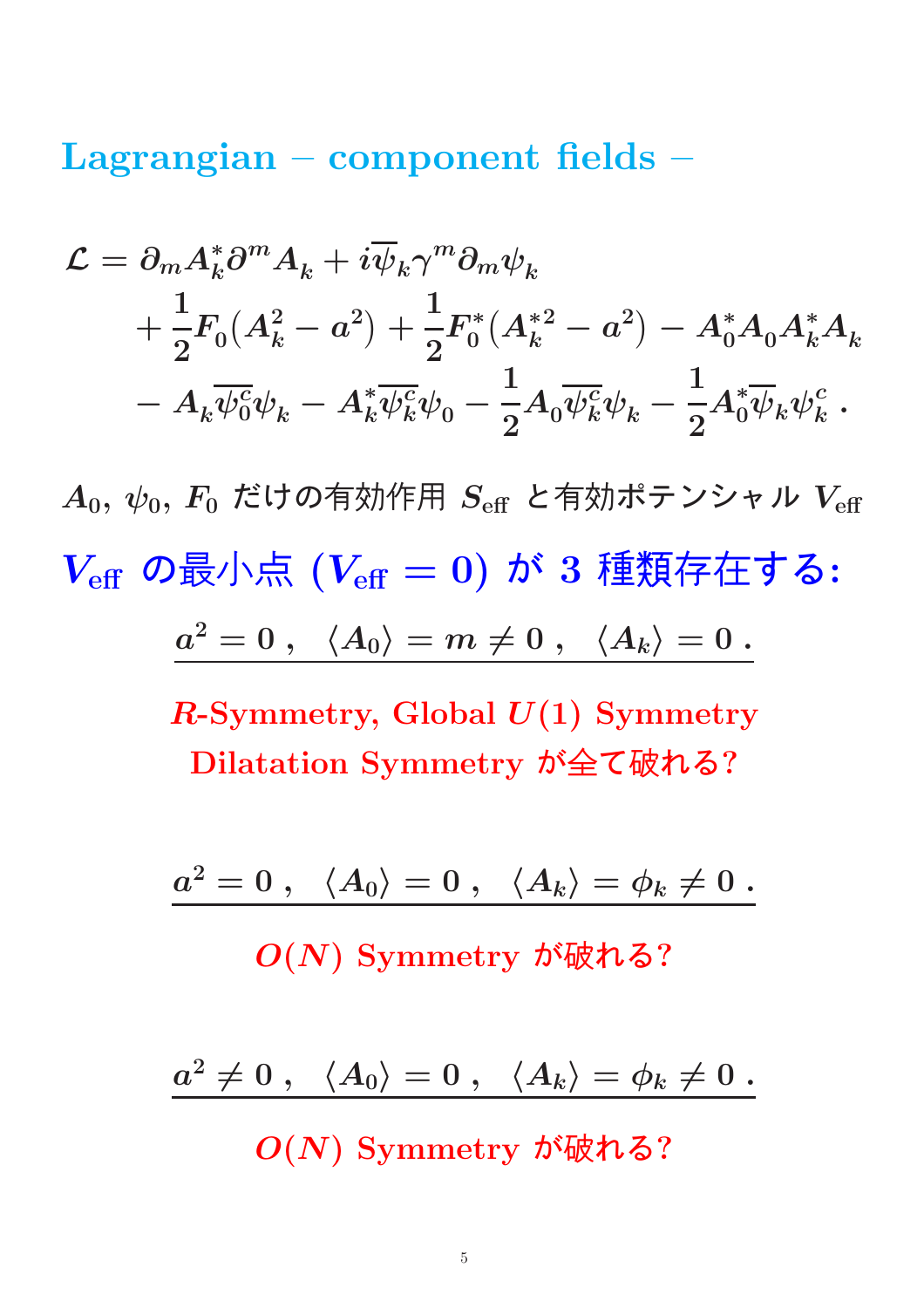2. Absence of Broken Symmetries 紫外領域では 真空期待値が見えなくなり、対称性は回復する R-Symmetry, Global  $U(1)$  Symmetry 赤外領域では 位相変換に対して不変でない相関関数は全てゼロ  $A_0(x) = \rho(x) \exp\left(i \beta(x)\right) \, .$  $\langle A_0^*(x) A_0(y) \rangle = m^2 \langle e^{-i \beta(x)} e^{i \beta(y)} \rangle$  $\sum_{i=1}^{n}$ 

 $\sim m^2|x-y|^{-2/N} \hspace{5mm} \text{for} \hspace{2mm} |x-y|\to \infty \; .$ 

 $O(N)$  Symmetry も同様

 $\langle A_k(x) A_\ell(y)\rangle \sim \delta_{k\ell} |x-y|^{-1/N} \;.$ 



赤外発散の寄与が大きく, 対称性の方向全体に揺らぐ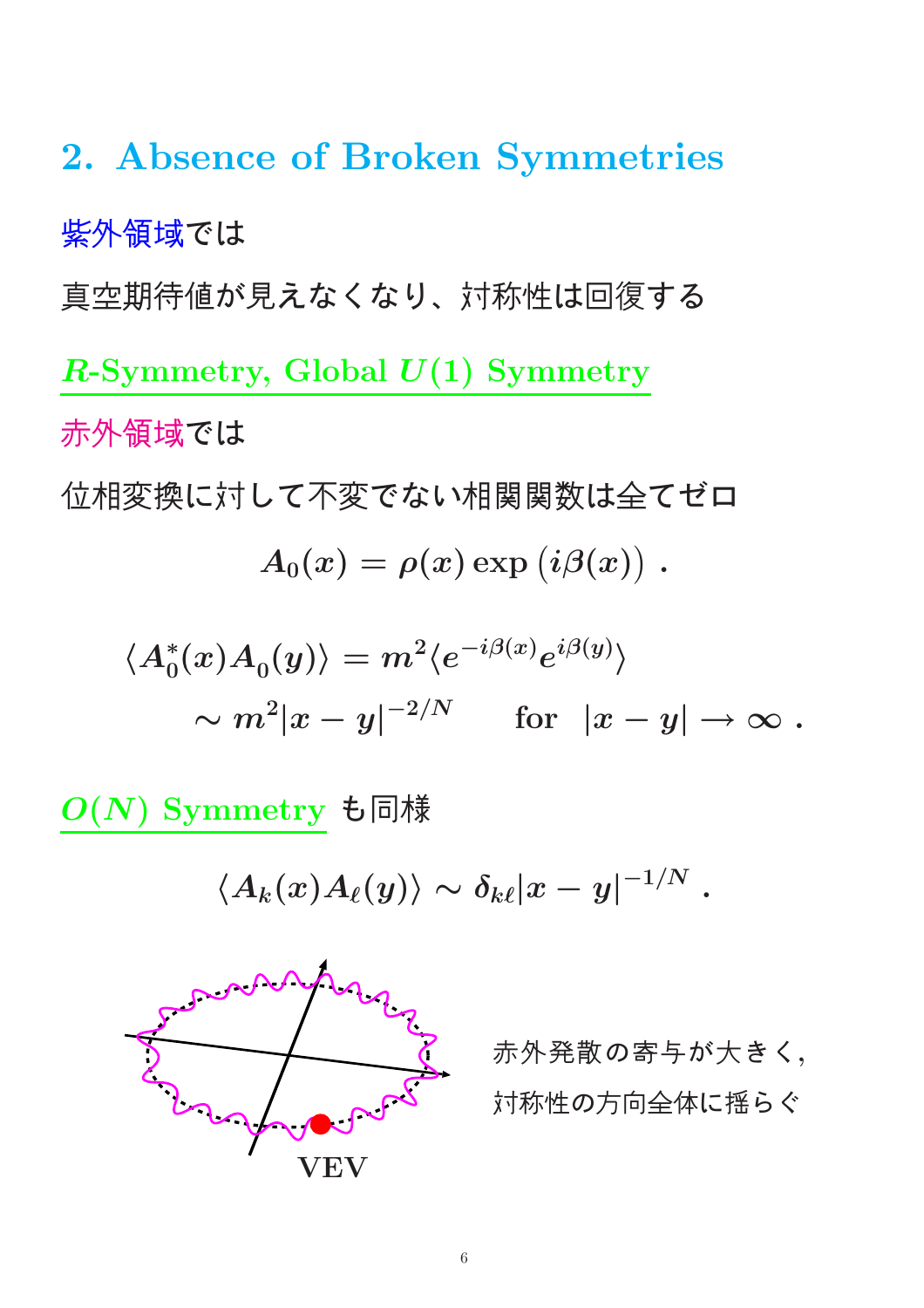### 3. Summary

## $a^2=0\,$  Lagrangian  $R$ , Global  $U(1)$ , Dilatation が破れる?  $O(N)$ が破れる?  $a^2\neq 0$  Lagrangian  $O(N)$ が破れる?

しかし 真空期待値を持つ場の再定義を行う ⇓ 変換に不変でない相関関数は全てゼロ 不変な相関関数は距離の負ベキで減衰 ⇓ 対称性は破れていない

(Bosonic O(N) model 等とは異なる対処方法)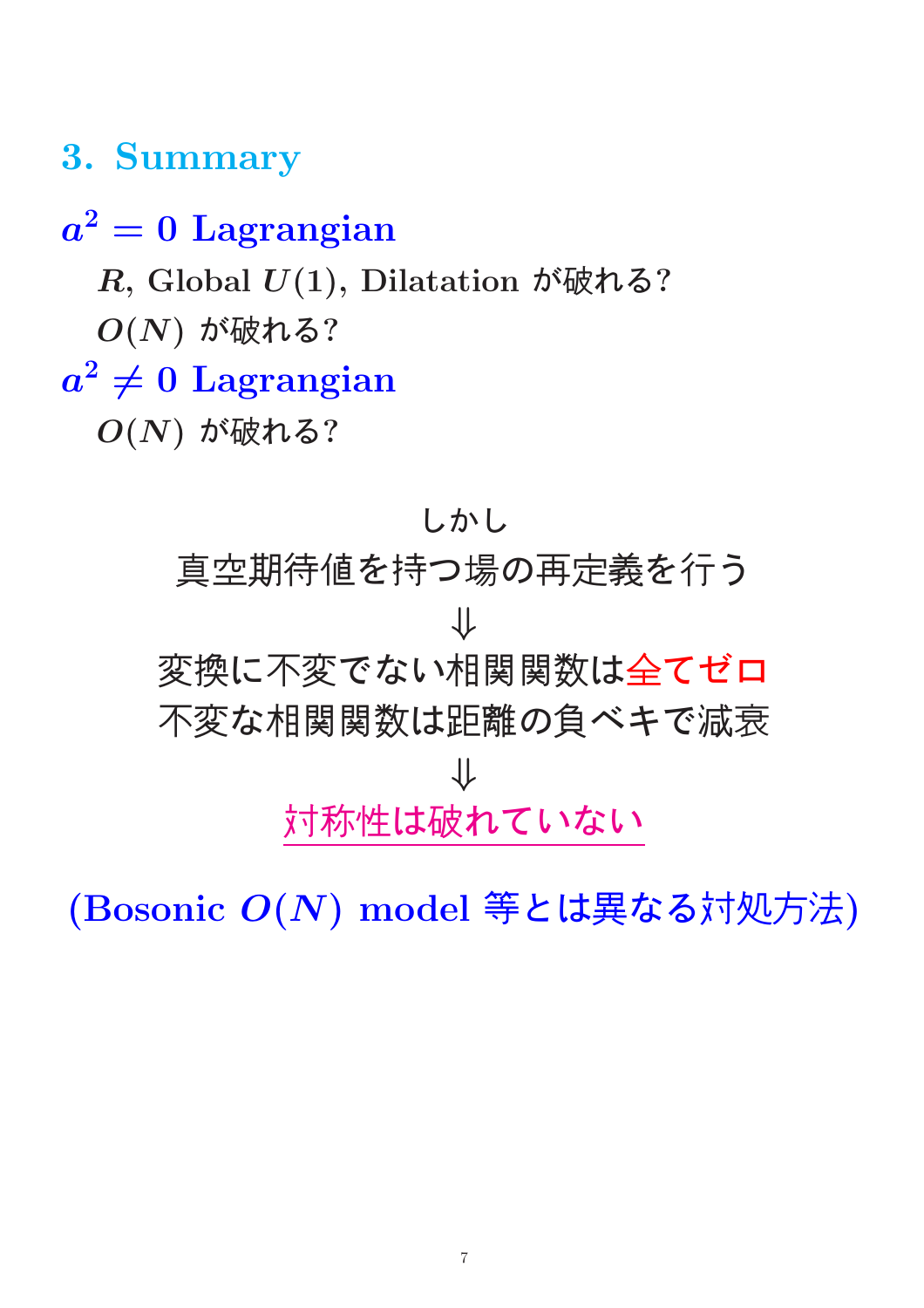## Effective Potential and Gap Equations Strong Coupling Theory

$$
V_{\text{eff}} = \frac{N}{2} \int \frac{d^2 k}{(2\pi)^2 i} \log \left[ (-k^2 + m^2)^2 - f^2 \right] - N \int \frac{d^2 k}{(2\pi)^2 i} \log \left[ -k^2 + m^2 \right] - \frac{1}{2} f (\phi_i^2 + \phi_i^{*2}) + m^2 \phi_i^* \phi_i .
$$

$$
\begin{aligned} 0&=\phi_i(m^4-f^2)\;,\\ 0&= \phi_i^*(m^4-f^2)\;,\\ 0&=2m\left\{\phi_i^*\phi_i+N\int\!\frac{d^2k}{(2\pi)^2i}\frac{-k^2+m^2}{(-k^2+m^2)^2-f^2}\right.\\ &\left. -N\int\!\frac{d^2k}{(2\pi)^2i}\frac{1}{-k^2+m^2}\right\}\;,\\ 0&=-\frac{1}{2}(\phi_i^2+\phi_i^{*2})-N\int\!\frac{d^2k}{(2\pi)^2i\,(-k^2+m^2)^2-f^2}\;. \end{aligned}
$$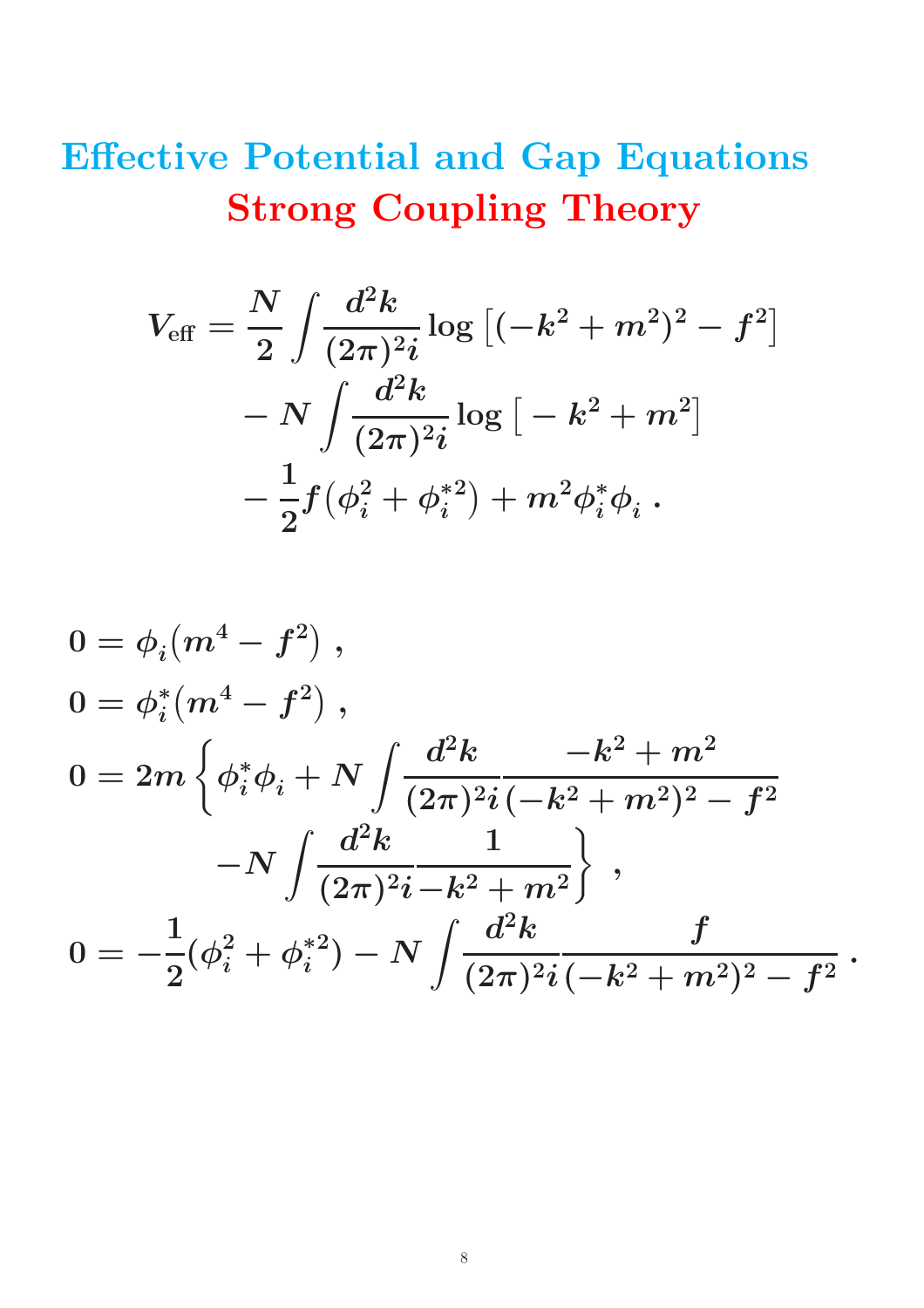## Effective Potential and Gap Equations Weak Coupling Theory

$$
\begin{aligned} V_{\text{eff}} &= \frac{N}{2} \int \!\! \frac{d^2k}{(2\pi)^2 i} \log\left[(-k^2+m^2)^2 - f^2\right] \\ &- N \int \!\! \frac{d^2k}{(2\pi)^2 i} \log\left[-k^2+m^2\right] \\ &- \frac{1}{2} f e^{i\theta} (\phi_i^2-a^2) - \frac{1}{2} f e^{-i\theta} (\phi_i^{*2}-a^2) + m^2 \phi_i^* \phi_i~. \end{aligned}
$$

$$
\begin{aligned} 0&=\phi_i(m^4-f^2)=\phi_i^*(m^4-f^2)\;,\\ 0&=2m\left\{\phi_i^*\phi_i+N\int\frac{d^2k}{(2\pi)^2i}\frac{-k^2+m^2}{(-k^2+m^2)^2-f^2}\right.\\ &\left.-N\int\frac{d^2k}{(2\pi)^2i}\frac{1}{-k^2+m^2}\right\}\;,\\ \frac{N}{g^2}&=\phi_i^2\;+fe^{-i\theta}N\int\frac{d^2k}{(2\pi)^2i}\frac{1}{(-k^2+m^2)^2-f^2}\;,\\ \frac{N}{g^2}&=\phi_i^{*2}\;+fe^{i\theta}N\int\frac{d^2k}{(2\pi)^2i}\frac{1}{(-k^2+m^2)^2-f^2}\;. \end{aligned}
$$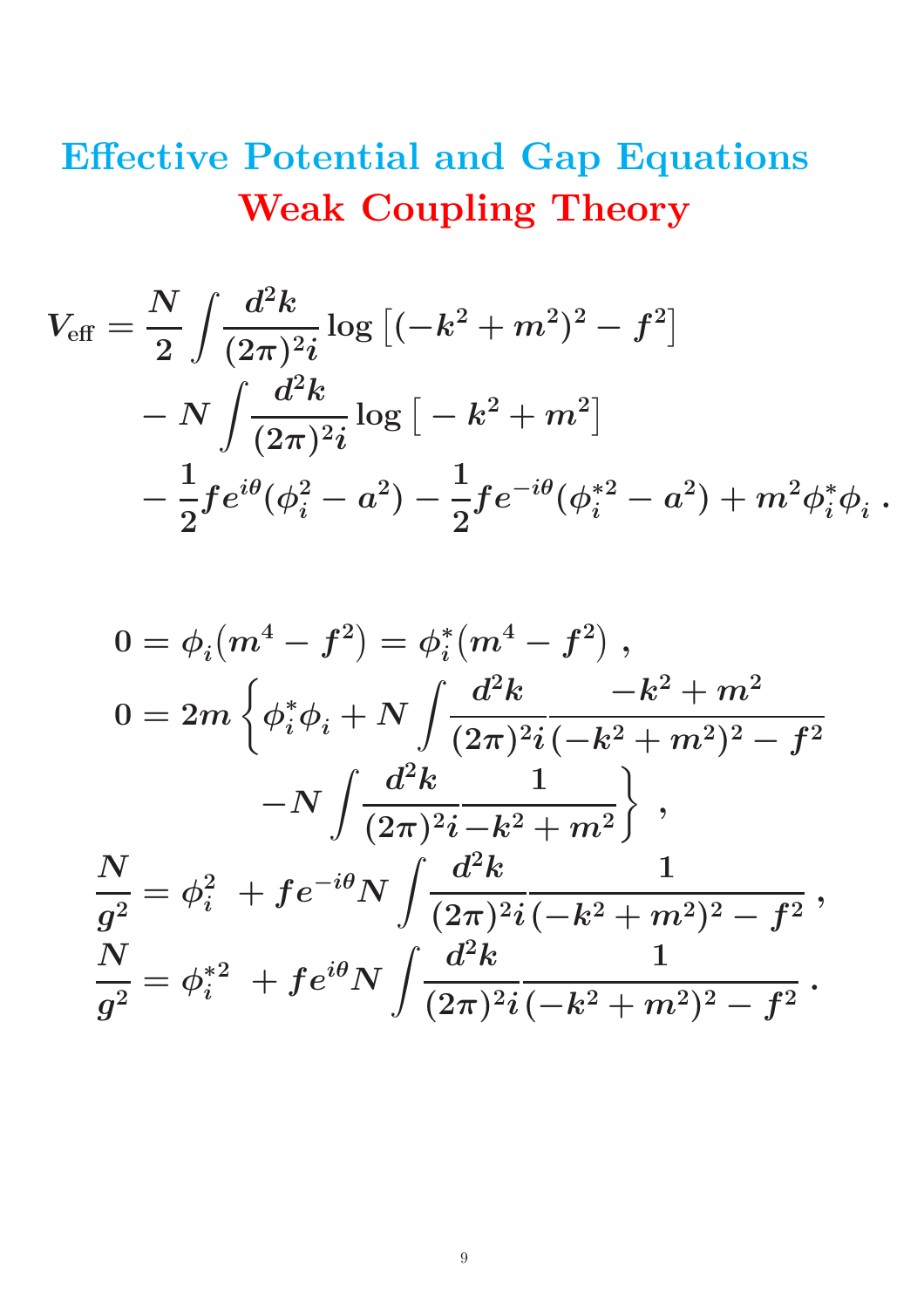|                                                                                                                                                                                                                                                                                                                                                                                                                                              | $A_j(p) \hspace{1cm} \psi_j^{M_1}(p) \hspace{1cm} \psi_j^{M_2}(p) \hspace{1cm} A_0(p) \hspace{1cm} \psi_0(p) \hspace{1cm} F_0(p)$ |                         |                                  |                                                     |                  |  |
|----------------------------------------------------------------------------------------------------------------------------------------------------------------------------------------------------------------------------------------------------------------------------------------------------------------------------------------------------------------------------------------------------------------------------------------------|-----------------------------------------------------------------------------------------------------------------------------------|-------------------------|----------------------------------|-----------------------------------------------------|------------------|--|
|                                                                                                                                                                                                                                                                                                                                                                                                                                              |                                                                                                                                   |                         | $\overline{\mathbf{0}}$          | $\mathbf{0}$                                        | $\bf{0}$         |  |
|                                                                                                                                                                                                                                                                                                                                                                                                                                              |                                                                                                                                   |                         | $\overline{\phantom{a}}$         | $\overline{\phantom{a}}$                            | $\bf{0}$         |  |
|                                                                                                                                                                                                                                                                                                                                                                                                                                              | $\begin{array}{ccc} 0 & & \dfrac{\delta_{ij}}{2}(\rlap{/}{}~+m) & & 0 \end{array}$                                                |                         |                                  | $\overline{\mathbf{0}}$                             | $\bf{0}$         |  |
|                                                                                                                                                                                                                                                                                                                                                                                                                                              |                                                                                                                                   | $\overline{\mathbf{0}}$ | $\frac{N}{4\pi m^2}p^2 \qquad 0$ |                                                     | $\boldsymbol{0}$ |  |
|                                                                                                                                                                                                                                                                                                                                                                                                                                              |                                                                                                                                   |                         | $0 \qquad \frac{N}{4\pi m^2} p$  |                                                     | $\boldsymbol{0}$ |  |
| $\begin{array}{c ccc} \hline &&&&&&\ \hline &&&&&&\ A_i^*(-p)&&\delta_{ij}(p^2+m^2)&0&&0\ &&&&&\ \hline \overline{\psi_i^{M_1}}(-p)&&0&&\frac{\delta_{ij}}{2}(p-m)&0\ &&&&&\ \hline \overline{\psi_i^{M_2}}(-p)&&0&&0&&\frac{\delta_{ij}}{2}(p+m)\ &&&&&&&\ \hline \overline{\psi}_0(-p)&&0&&0&&0\ &&&&&&&\ \hline \overline{\psi_0^c}(-p)&&0&&0&&0\ &&&&&&&&&\ \hline &&&&&&&&&&&&&\ \hline &&&&&&&&&&&&&&&&&&&&&&&&&&&&&&&&&&&&&&&&&&&&&&$ |                                                                                                                                   |                         |                                  | $0 \qquad \qquad 0 \qquad \quad \frac{N}{4\pi m^2}$ |                  |  |

Two-point functions.

 $\psi_i^{M_1} =$ 1 √ 2  $(\psi_i + \psi_i^c)$  $\left( \begin{smallmatrix} c \ i \end{smallmatrix} \right) \,, \,\,\,\, \psi_i^{M_2} =$ 1 √ 2  $(\psi_i - \psi_i^c)$  $\binom{c}{i}$  .